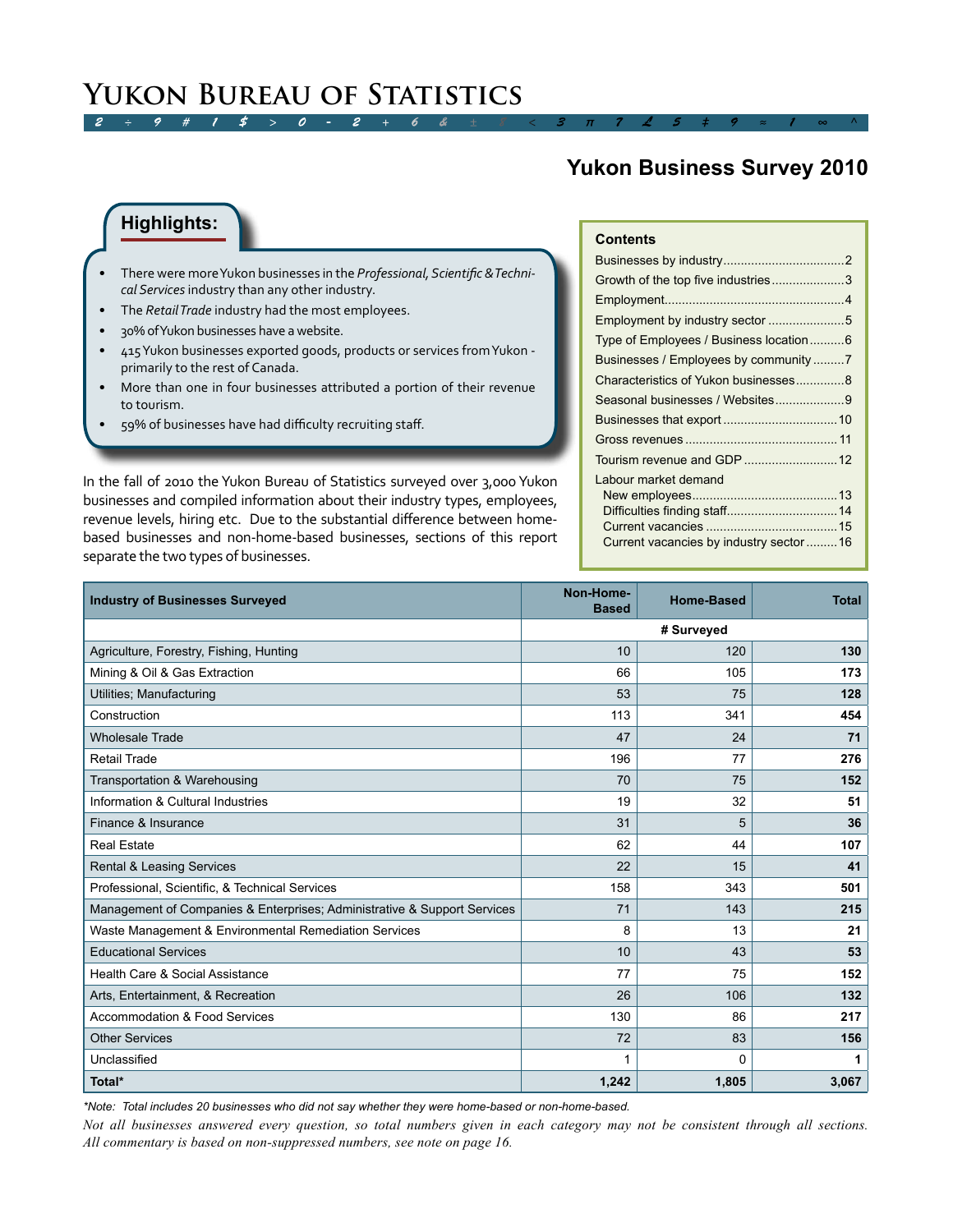# <span id="page-1-0"></span>**Businesses by Industry**

| <b>Businesses Included in the Business Survey</b>                                  | 2001  | 2003  | 2006  | 2007  | 2008  | 2009  | 2010  |
|------------------------------------------------------------------------------------|-------|-------|-------|-------|-------|-------|-------|
| Agriculture, Forestry, Fishing, Hunting*                                           | 18    | 16    | 154   | 121   | 152   | 160   | 130   |
| Mining & Oil & Gas Extraction                                                      | 124   | 110   | 110   | 71    | 146   | 169   | 173   |
| Utilities; Manufacturing                                                           | 94    | 101   | 132   | 128   | 138   | 146   | 128   |
| Construction                                                                       | 225   | 233   | 282   | 312   | 391   | 383   | 454   |
| <b>Wholesale Trade</b>                                                             | 37    | 56    | 48    | 51    | 58    | 75    | 71    |
| Retail Trade                                                                       | 303   | 316   | 299   | 297   | 297   | 305   | 276   |
| Transportation & Warehousing                                                       | 102   | 87    | 110   | 108   | 129   | 151   | 152   |
| Information & Cultural Industries                                                  | 46    | 40    | 41    | 47    | 48    | 48    | 51    |
| Finance & Insurance                                                                | 33    | 31    | 35    | 29    | 43    | 35    | 36    |
| <b>Real Estate</b>                                                                 | 68    | 73    | 89    | 93    | 101   | 109   | 107   |
| <b>Rental &amp; Leasing Services</b>                                               | 37    | 30    | 34    | 28    | 31    | 36    | 41    |
| Professional, Scientific, & Technical Services                                     | 290   | 340   | 358   | 380   | 445   | 464   | 501   |
| Management of Companies & Enterprises; Administrative &<br><b>Support Services</b> | 157   | 148   | 158   | 162   | 193   | 203   | 215   |
| Waste Management & Environmental Remediation Services                              | 13    | 16    | 18    | 17    | 17    | 16    | 21    |
| <b>Educational Services</b>                                                        | 42    | 46    | 50    | 49    | 55    | 65    | 53    |
| Health Care & Social Assistance                                                    | 120   | 132   | 155   | 164   | 151   | 155   | 152   |
| Arts, Entertainment, & Recreation                                                  | 102   | 93    | 175   | 153   | 164   | 165   | 132   |
| <b>Accommodation &amp; Food Services</b>                                           | 179   | 186   | 205   | 174   | 222   | 223   | 217   |
| <b>Other Services</b>                                                              | 178   | 150   | 222   | 241   | 179   | 154   | 156   |
| <b>Total</b>                                                                       | 2,168 | 2,204 | 2,675 | 2,625 | 2,960 | 3,062 | 3,066 |

\*The increase in the Agriculture, Forestry, Fishing, Hunting Industry between 2003 and 2006 is due in part to the addition of new data sources to the survey.

It should be noted that the survey design as well as the selection criteria of the types of businesses included in the Business Survey has varied depending on the focus in any given year. Therefore, direct comparisons over time should be used with caution.

## **Total Number of Businesses by Industry, 2010**

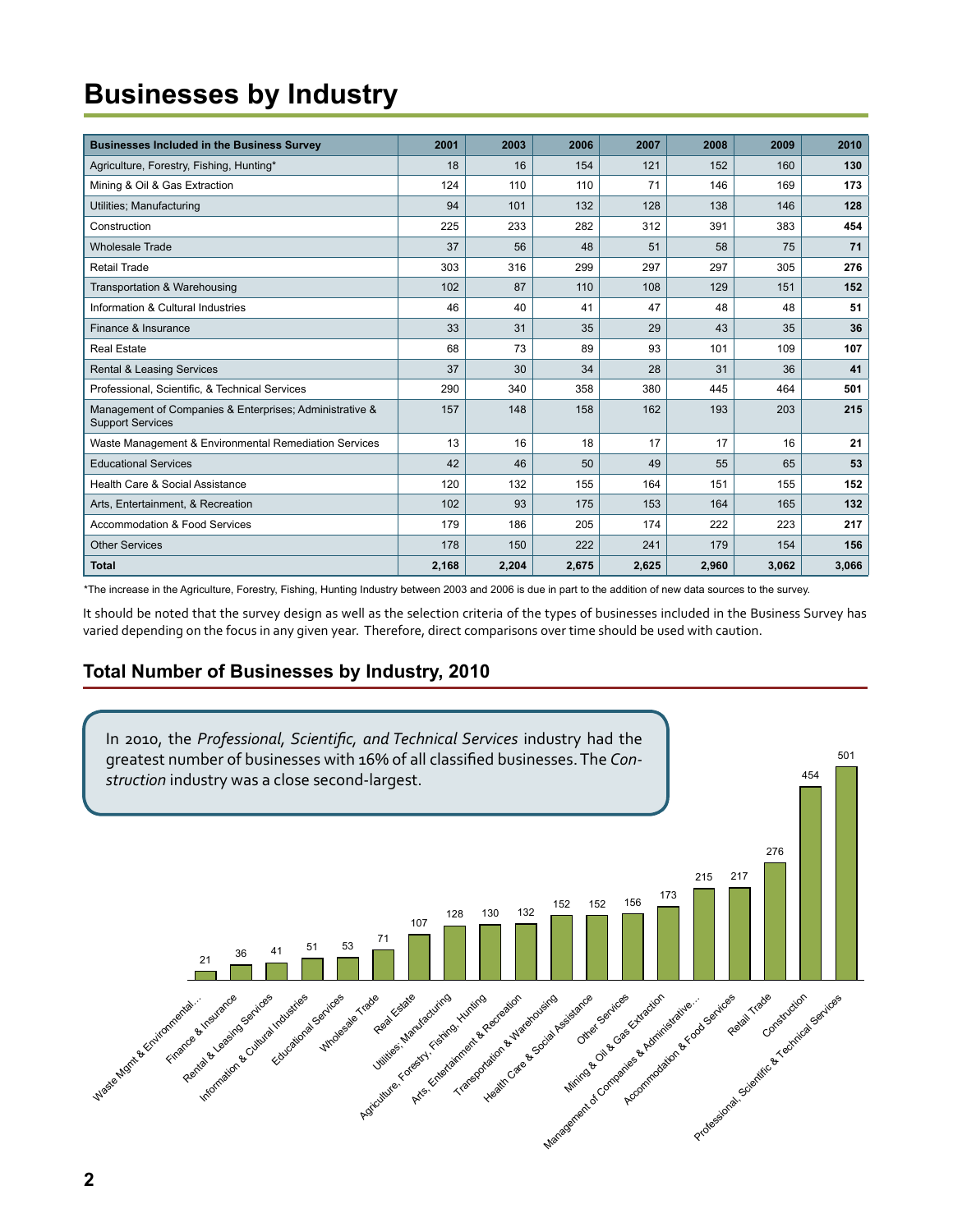## <span id="page-2-0"></span>**Growth of the Top Five Industries**



Top Five Industries (by number of businesses), 2001, 2003, 2006 to 2010

*These top five industries have consistently been included in the Yukon Business Survey over this time period, therefore, direct comparisons are possible.* 

The industry with the highest number of businesses in the 2010 Business Survey was the *Professional, Scientific and Technical Service*s sector at 501 businesses. This category includes businesses such as legal, accounting, engineering and consulting services. This industry has seen a steady increase in the number of businesses since 2001 when there were 290.

The *Construction* industry experienced the largest growth between 2001 and 2010. There was an increase of 228 *Construction* businesses, a 102% increase from 225 in 2001 to 454 in 2010. The *Retail Trade* industry has declined slightly while *Accommodation and Food Services* and *Management of Companies and Enterprises; Administrative and Support Services* industries have both experienced moderate growth since 2001.

### **Home-Based and Non-Home-Based Businesses**

About 60% of all businesses were home-based in 2010. This percentage has been consistent through the history of the business survey.

Of the top five industries, over two-thirds of the *Professional, Scientific and Technical Services* as well as *Construction* and *Management of Companies and Enterprises; Administrative and Support Services* were home-based businesses. Conversely, 40% of *Accommodation and Food Service*s businesses were home-based and almost 30% of *Retail Trade* businesses were home-based.

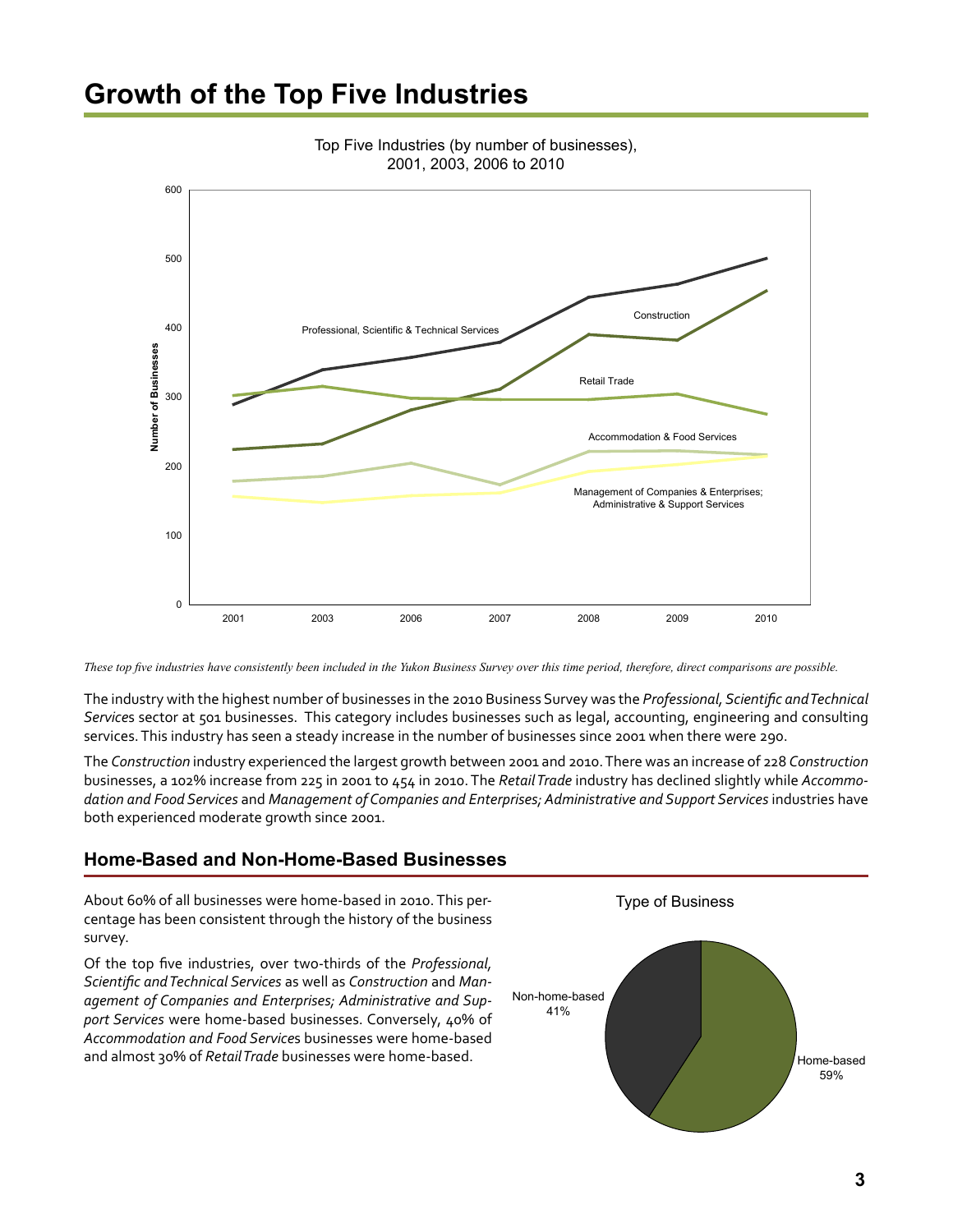## <span id="page-3-0"></span>**Employment, by Non-Home-Based/Home-Based**

| <b>Industry of Businesses Surveyed</b>                                      | Non-<br>Home-<br><b>Based</b> | Home-<br><b>Based</b>   | Total  |
|-----------------------------------------------------------------------------|-------------------------------|-------------------------|--------|
|                                                                             |                               | # of employees reported |        |
| Agriculture, Forestry, Fishing, Hunting                                     | 45                            | 144                     | 189    |
| Mining & Oil & Gas Extraction                                               | 680                           | 156                     | 836    |
| Utilities; Manufacturing                                                    | 398                           | 93                      | 491    |
| Construction                                                                | 907                           | 684                     | 1,591  |
| <b>Wholesale Trade</b>                                                      | 260                           | 53                      | 313    |
| Retail Trade                                                                | 1.948                         | 155                     | 2.103  |
| Transportation & Warehousing                                                | 836                           | 160                     | 996    |
| Information & Cultural Industries                                           | 463                           | 54                      | 517    |
| Finance & Insurance                                                         | 231                           | 7                       | 238    |
| Real Estate                                                                 | 370                           | 69                      | 439    |
| <b>Rental &amp; Leasing Services</b>                                        | 116                           | 22                      | 138    |
| Professional, Scientific, & Technical Services                              | 980                           | 496                     | 1,476  |
| Management of Companies & Enterprises; Administrative<br>& Support Services | 184                           | 272                     | 456    |
| Waste Management & Environmental Remediation<br>Services                    | 66                            | 18                      | 84     |
| <b>Educational Services</b>                                                 | 18                            | 48                      | 66     |
| Health Care & Social Assistance                                             | 423                           | 113                     | 536    |
| Arts, Entertainment, & Recreation                                           | 165                           | 166                     | 331    |
| Accommodation & Food Services                                               | 1,481                         | 136                     | 1,617  |
| <b>Other Services</b>                                                       | 280                           | 110                     | 390    |
| Total*                                                                      | 9,851                         | 2,956                   | 12,807 |

With over two thousand employees, the *Retail Trade* industry topped the list of largest employers. The *Construction* industry had the largest number of employees of home-based businesses at 684.

12,807 employees represents an increase of 2,411, or 23%, in the number of employees from the 2009 Business Survey.

*It should be noted that 'number of employees' in fact refers to the total number of employees each business had reported. Therefore, this is not necessarily indicative of the actual number of workers in Yukon given that some workers may have multiple jobs. In this circumstance, multiple job holders would be counted more than once.* 

*\*Note: Total employees may include sole proprietors and partners working in their business.*

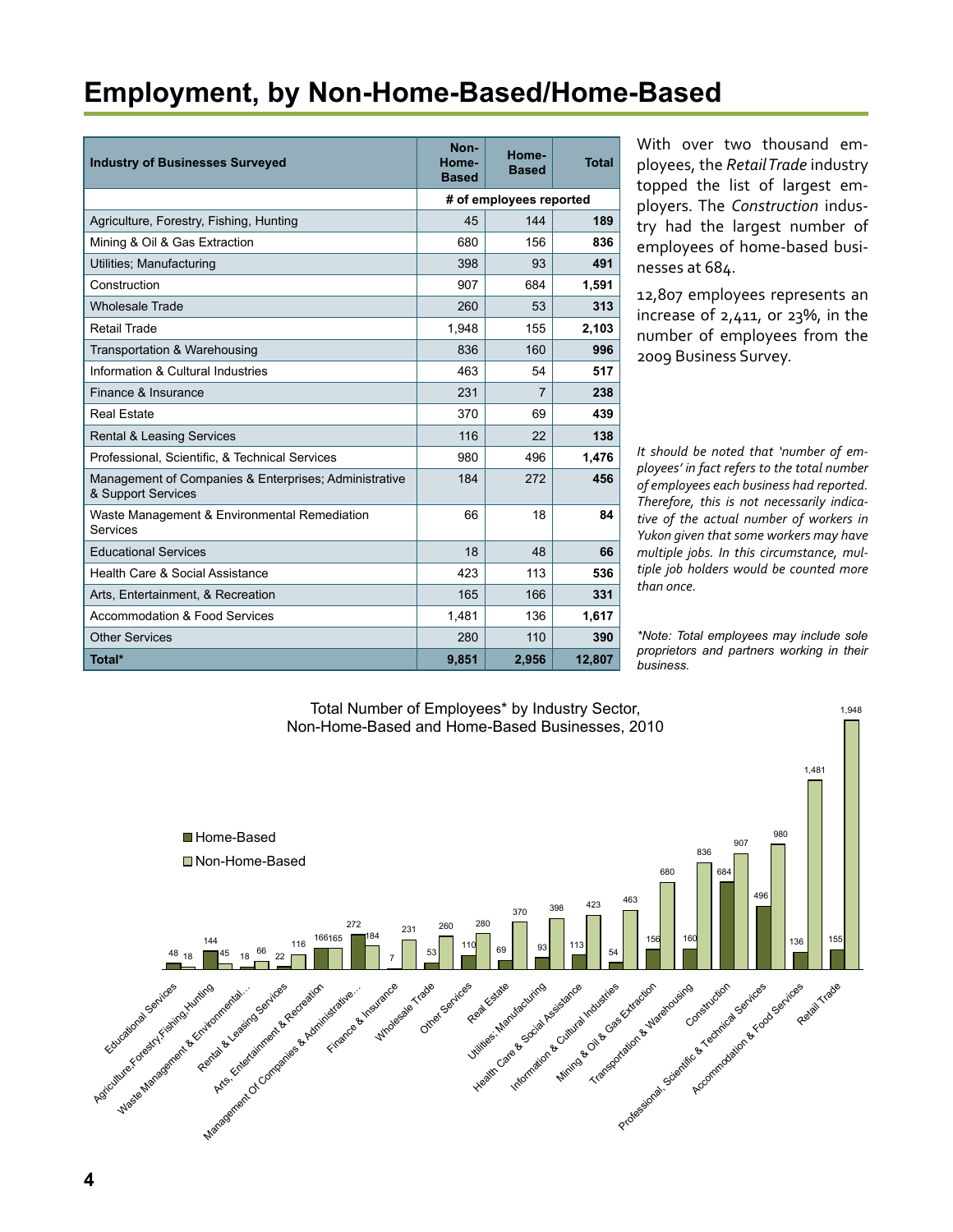# <span id="page-4-0"></span>**Businesses and Employment by Industry Sector**

The following tables further break down the two industry sectors with the most employees in 2010.

### **Retail Trade**

| <b>Retail Trade Subsectors</b>                      | # of businesses<br>reporting | # of employees<br>reported |
|-----------------------------------------------------|------------------------------|----------------------------|
| <b>Grocery Stores</b>                               | 16                           | 294                        |
| <b>Department Stores</b>                            | 6                            | 259                        |
| <b>Health and Personal Care Stores</b>              | 14                           | 208                        |
| <b>Gasoline Stations</b>                            | 27                           | 185                        |
| <b>Automobile Dealers</b>                           | 9                            | 176                        |
| <b>Building Material and Supplies Dealers</b>       | 15                           | 160                        |
| Office Supplies, Stationery and Gift Stores         | 23                           | 97                         |
| <b>Clothing Stores</b>                              | 16                           | 92                         |
| Automotive Parts, Accessories and Tire Stores       | $\overline{7}$               | 88                         |
| Other                                               | 18                           | 82                         |
| <b>Other Motor Vehicle Dealers</b>                  | 7                            | 74                         |
| Sporting Goods, Hobby and Musical Instrument Stores | 18                           | 64                         |
| Book, Periodical and Music Stores                   | 6                            | 54                         |
| Electronics and Appliance Stores                    | 11                           | 53                         |
| Other Miscellaneous Store Retailers                 | 18                           | 46                         |
| Home Furnishings Stores                             | 11                           | 43                         |
| <b>Direct Selling Establishments</b>                | 21                           | 38                         |
| <b>Specialty Food Stores</b>                        | 10                           | 35                         |
| <b>Used Merchandise Stores</b>                      | 9                            | 34                         |
| Jewellery, Luggage and Leather Goods Stores         | 6                            | 21                         |
| <b>Total</b>                                        | 265                          | 2,103                      |

In the *Retail Trade* sector, 265 businesses employed a total of 2,103 workers. The largest subsector, in terms of employment, was *Grocery Stores*, which had 16 businesses employing 294 workers. The second largest subsector was *Department Stores*, where 259 employees were employed by six stores.

### **Accommodation and Food Services**



| <b>Accommodation and Food Services</b><br><b>Subsectors</b>      | # of businesses<br>reporting | # of employees<br>reported |
|------------------------------------------------------------------|------------------------------|----------------------------|
| <b>Traveller Accommodation</b>                                   | 85                           | 572                        |
| <b>Full-Service Restaurants</b>                                  | 42                           | 436                        |
| Limited-Service Eating Places                                    | 26                           | 368                        |
| RV (Recreational Vehicle) Parks and<br><b>Recreational Camps</b> | 22                           | 124                        |
| Drinking Places (Alcoholic Beverages)                            | 5                            | 63                         |
| <b>Special Food Services</b>                                     | 8                            | 54                         |
| Total                                                            | 188                          | 1.617                      |

In the *Accommodation and Food Services* industry sector there were 188 businesses employing 1,617 workers. The largest subsector was *Traveller Accommodation* with over 45% of the total number of businesses and 35% of the employees.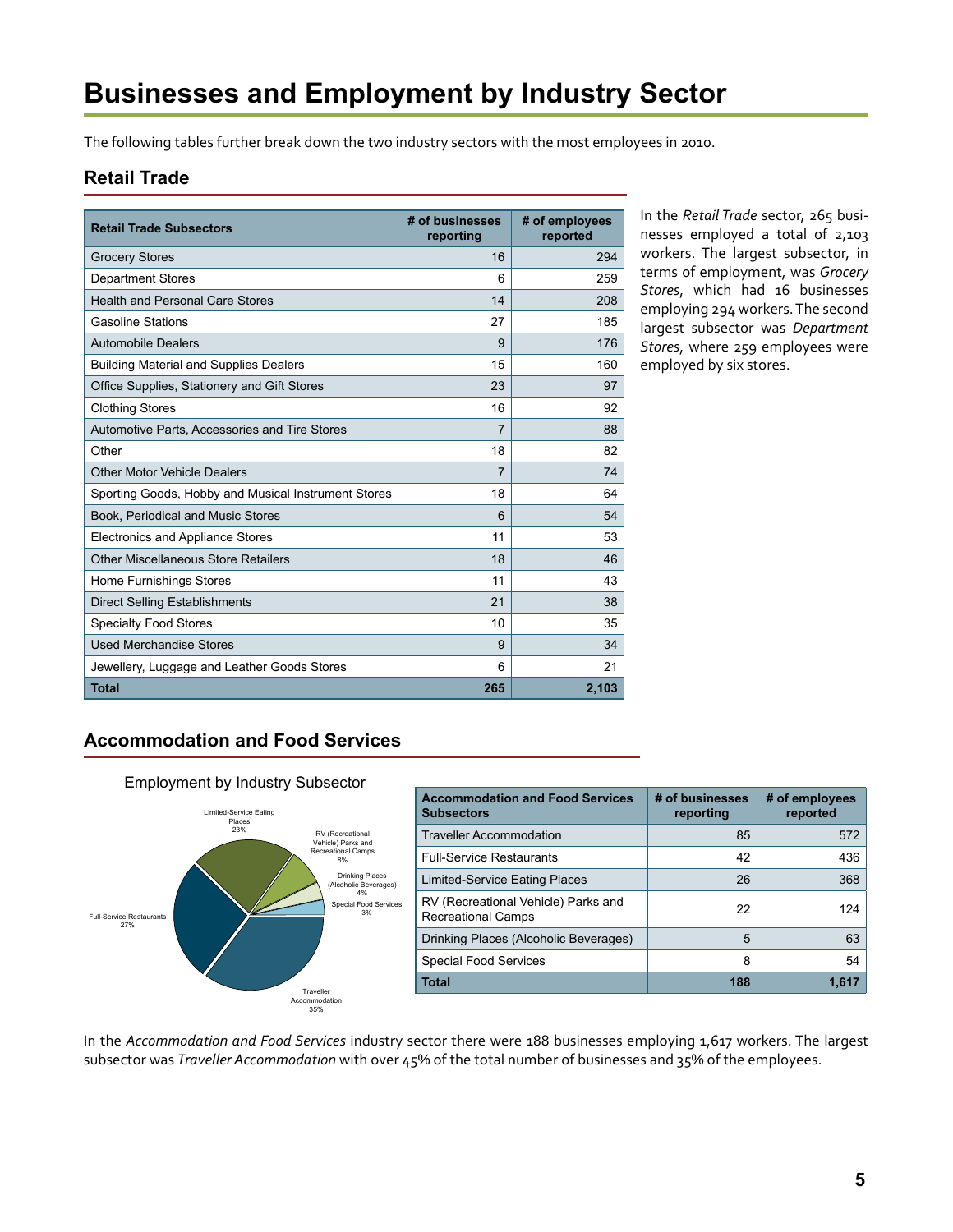# <span id="page-5-0"></span>**Type of Employees, Location of Business**

Thirty-nine percent of businesses surveyed said they had employees currently working for them. These businesses had a total of 10,145 employees. (This figure does not include the 3,103 proprietors and partners working in their businesses.) Of the 2010 employees, 6,720 were full-time and 2,342 were part-time. Business owners also reported that 1,083 casual or temporary workers were employed at the time of the survey.

#### *Does this business have any employees currently working in Yukon?*





While forty percent of all businesses reported having employees currently working in Yukon, that figure is made up of 72% of non-home-based businesses and only 17% of home-based businesses.

### **Businesses' Storefronts/Offices**

In the 2010 Business Survey, business owners were asked: *In what Yukon communities does this business have a storefront or office? (*This should not be confused with the "location of business" data displayed on the following page, see notes.)

As would be expected, there were more storefronts/offices in Whitehorse (2,066) than in any other community. Dawson City was second with 177.

Number of Businesses with a Storefront or Office\*, by Yukon Community



*\*Multiple responses are possible.*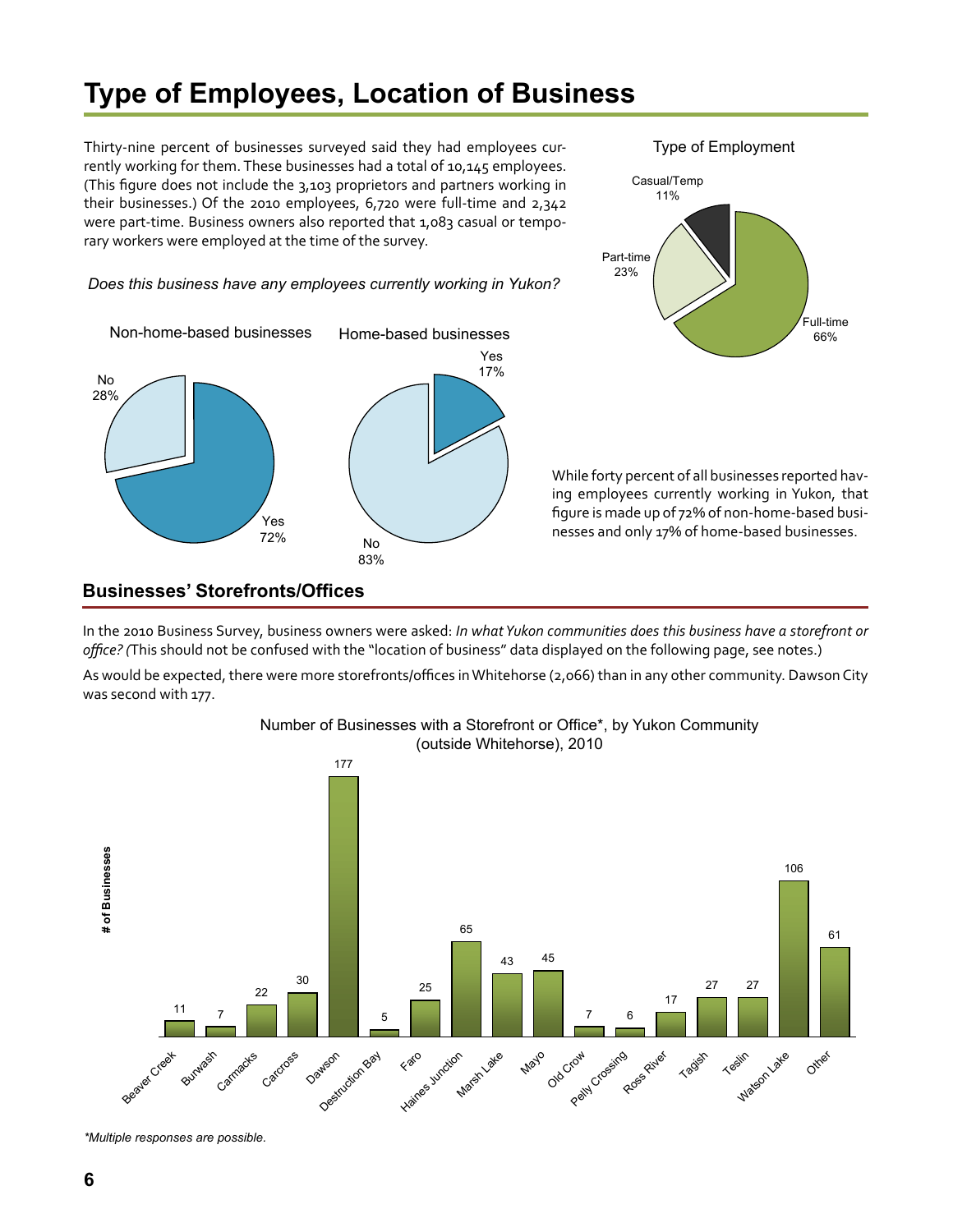# <span id="page-6-0"></span>**Businesses and Employees by Community**

Whitehorse had the vast majority of both businesses and employees in 2010, as would be expected. Whitehorse businesses accounted for 72% of all businesses surveyed and 80% of employees.

The majority of the remaining businesses were located within Yukon. However, 247 businesses (with a total of 919 employees) did business in Yukon in 2010, but had main offices located outside the territory.



\*This is a derived variable based on the mailing address of the business. National and multinational companies with Yukon offices are assigned to the community of the Yukon office.

## **Out-of-Yukon Businesses by Industry**

2010 saw a large increase in the number of businesses having a mailing address in other provinces/territories. A closer examination of the types of businesses operating in the Yukon from other parts of Canada shows that the largest impact (the most employees) came from four industries.

| Industry of Businesses Surveyed                | # of businesses reporting | # of employees reported |
|------------------------------------------------|---------------------------|-------------------------|
| Mining & Oil & Gas Extraction                  | 58                        | 212                     |
| Construction                                   | 57                        | 240                     |
| Professional, Scientific, & Technical Services | 50                        | 280                     |
| Accommodation & Food Services                  |                           | 60                      |

| <b>Location of</b><br><b>Business*</b> | # Businesses<br>reporting | Total # of<br>employees<br>reported |
|----------------------------------------|---------------------------|-------------------------------------|
| <b>Beaver Creek</b>                    | 8                         | 9                                   |
| Carcross                               | 27                        | 61                                  |
| Carmacks                               | 18                        | 65                                  |
| Dawson City                            | 187                       | 609                                 |
| <b>Destruction Bay</b>                 | 7                         | 18                                  |
| Faro                                   | 25                        | 43                                  |
| <b>Haines Junction</b>                 | 63                        | 185                                 |
| Marsh Lake                             | 37                        | 60                                  |
| Mayo                                   | 44                        | 100                                 |
| Old Crow                               | 6                         | 13                                  |
| <b>Pelly Crossing</b>                  | 8                         | 13                                  |
| <b>Ross River</b>                      | 14                        | 31                                  |
| Tagish                                 | 19                        | 18                                  |
| <b>Teslin</b>                          | 27                        | 43                                  |
| <b>Watson Lake</b>                     | 105                       | 320                                 |
| Whitehorse                             | 2,182                     | 10,259                              |
| <b>Other Yukon</b>                     | 15                        | 23                                  |
| <b>Yukon Total</b>                     | 2,792                     | 11,870                              |
| Alberta                                | 56                        | 101                                 |
| <b>British Columbia</b>                | 140                       | 728                                 |
| Manitoba                               | 8                         | 13                                  |
| Ontario                                | 15                        | 60                                  |
| Saskatchewan                           | 6                         |                                     |
| <b>Other Canada</b>                    | 8                         | 9<br>$\mathbf{1}$                   |
| <b>Canada Total</b>                    | 3,025                     | 12,782                              |
|                                        |                           |                                     |
| <b>U.S.A.</b>                          | 14                        | 7                                   |
| <b>Grand Total</b>                     | 3,039                     | 12,789                              |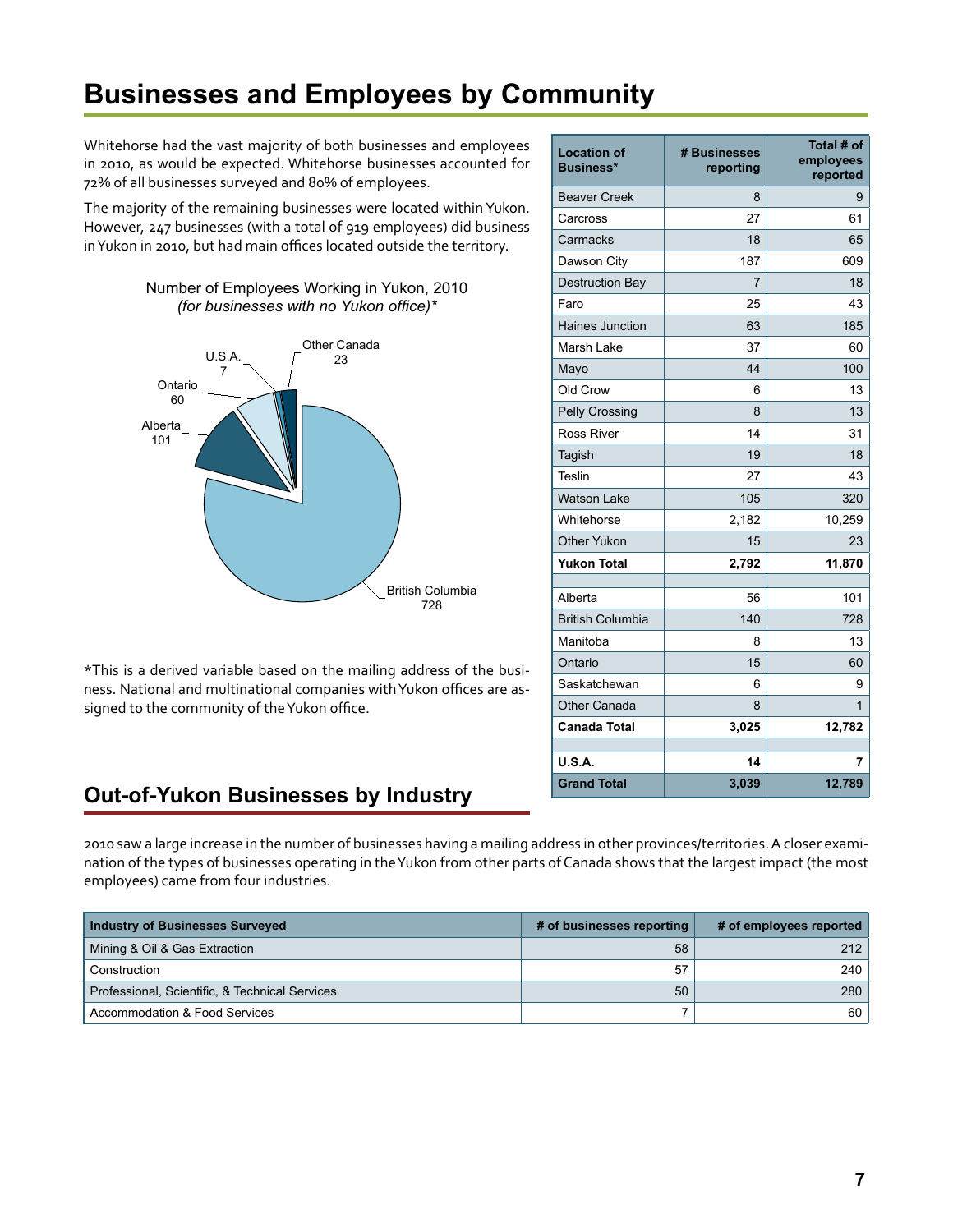### <span id="page-7-0"></span>**Ownership Type**

| <b>Business Ownership</b>           | # of businesses<br>reporting |
|-------------------------------------|------------------------------|
| Sole Proprietorship                 | 1,550                        |
| Partnership (2 or more individuals) | 401                          |
| Corporation/Limited company         | 1,011                        |
| Owned by a Yukon First Nation       | 6                            |
| Owned by FN Development Corp.       | 35                           |
| <b>Other Arrangement</b>            | 14                           |
| Don't Know                          | 26                           |

The majority of Yukon businesses in 2010 were sole proprietorships, followed by corporations and partnerships. Businesses owned by a Yukon First Nation and Yukon First Nation Development Corporations accounted for about 1% of Yukon businesses.

### **Business Ownership by Gender**



Males held a higher percentage of business ownership, both in sole proprieterships and in partnerships. Females held roughly 40% of both types of ownership.



### **First Nation Owners**

Of the Yukon sole proprietor and partnership businesses, 6% of owners were identified as a citizen of a Yukon First Nation. Teslin Tlingit Council had the highest number of businesses owners followed by Tr'ondëk Hwëch'in First Nation.

*First Nation citizenship is self-identified by the respondent.*

| <b>First Nation Ownership*</b>      | # of sole proprie-<br>tors and partners |
|-------------------------------------|-----------------------------------------|
| Citizen of a Yukon First Nation     |                                         |
| No                                  | 2,205                                   |
| Yes                                 | 149                                     |
|                                     |                                         |
| <b>Which Yukon First Nation</b>     |                                         |
| <b>Carcross Tagish First Nation</b> | 14                                      |
| Champagne & Aishihik First Nation   | 17                                      |
| Kluane First Nation                 | 9                                       |
| <b>Kwanlin Dun First Nation</b>     | 6                                       |
| <b>Liard First Nation</b>           | 14                                      |
| Little Salmon Carmacks First Nation | 9                                       |
| Nacho Nyak Dun First Nation         | 6                                       |
| Ross River Dene Council             | 5                                       |
| <b>Selkirk First Nation</b>         | 15                                      |
| <b>Teslin Tlingit Council</b>       | 22                                      |
| Ta'an Kwach'an Council              | 6                                       |
| Tr'ondëk Hwëch'in First Nation      | 11                                      |
| <b>Vuntut Gwitchin First Nation</b> | 10                                      |
| <b>White River First Nation</b>     | 5                                       |

*\*businesses owned by sole proprietors and partners only*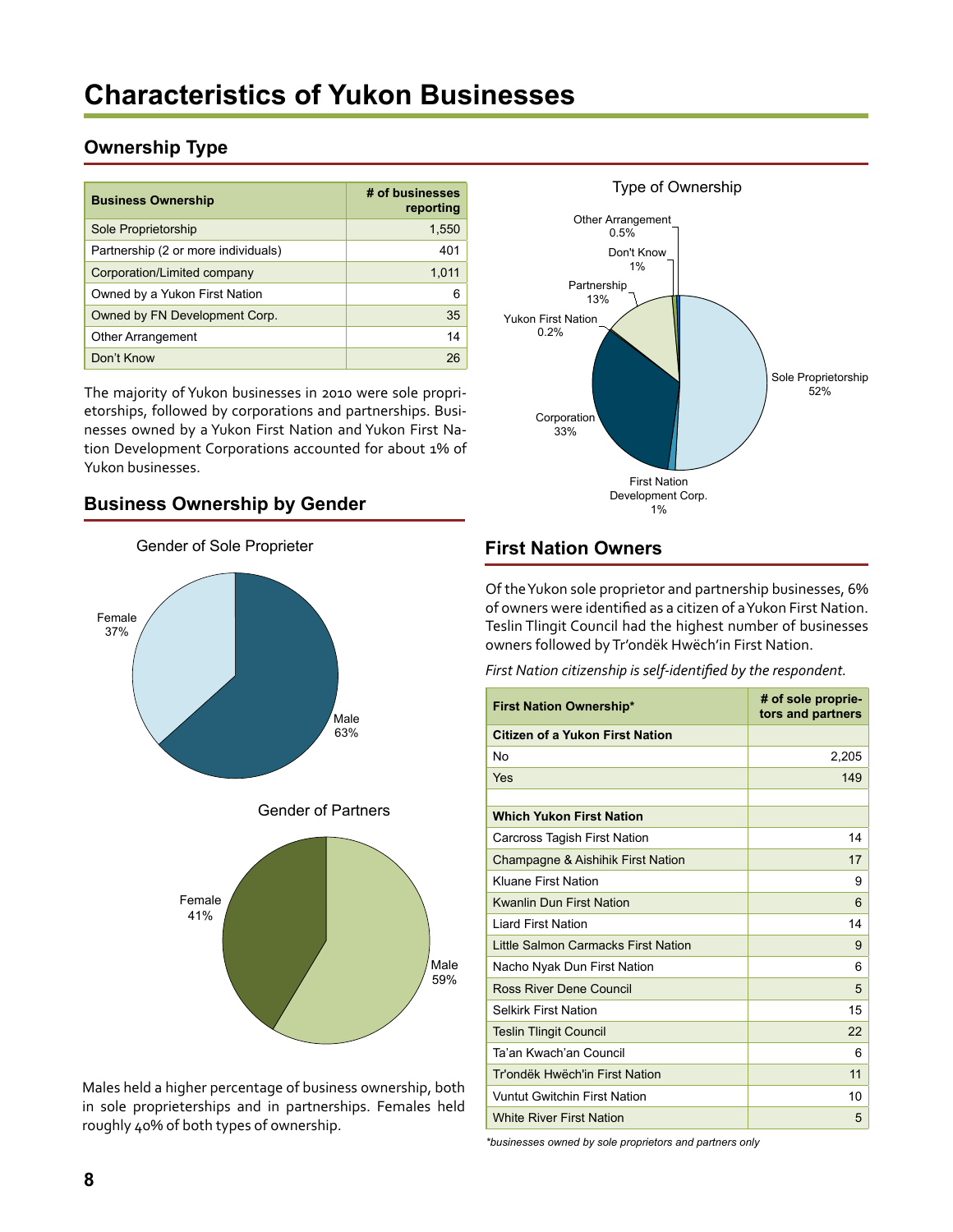## <span id="page-8-0"></span>**Seasonal Businesses**

Eighteen percent of Yukon businesses reported that they were "seasonal" businesses, meaning that they typically only operated during a specific time of the year. There were 544 seasonal businesses in 2010. The following graph indicates that, as would be expected, the number of seasonal businesses in operation was dramatically higher in summer, peaking in August. During the winter months, seasonal businesses in operation decreased substantially and were roughly a quarter of the number in operation in summer. The industry sector with the highest number of seasonal businesses in August was the *Mining and Oil and Gas Extraction* sector. In February the majority of seasonal businesses operating were in the *Agriculture, Forestry, Fishing and Hunting* sector (e.g. trappers).



#### Seasonal Businesses in Operation, by Month

## **Businesses With Websites**

Almost one in three businesses (29%), or 888, had websites in 2010. Of these, 314 were home-based businesses while 574 were non-home-based businesses. The percentage of total businesses with a website has been increasing; 24% had a website in 2009 and 24% in 2008.



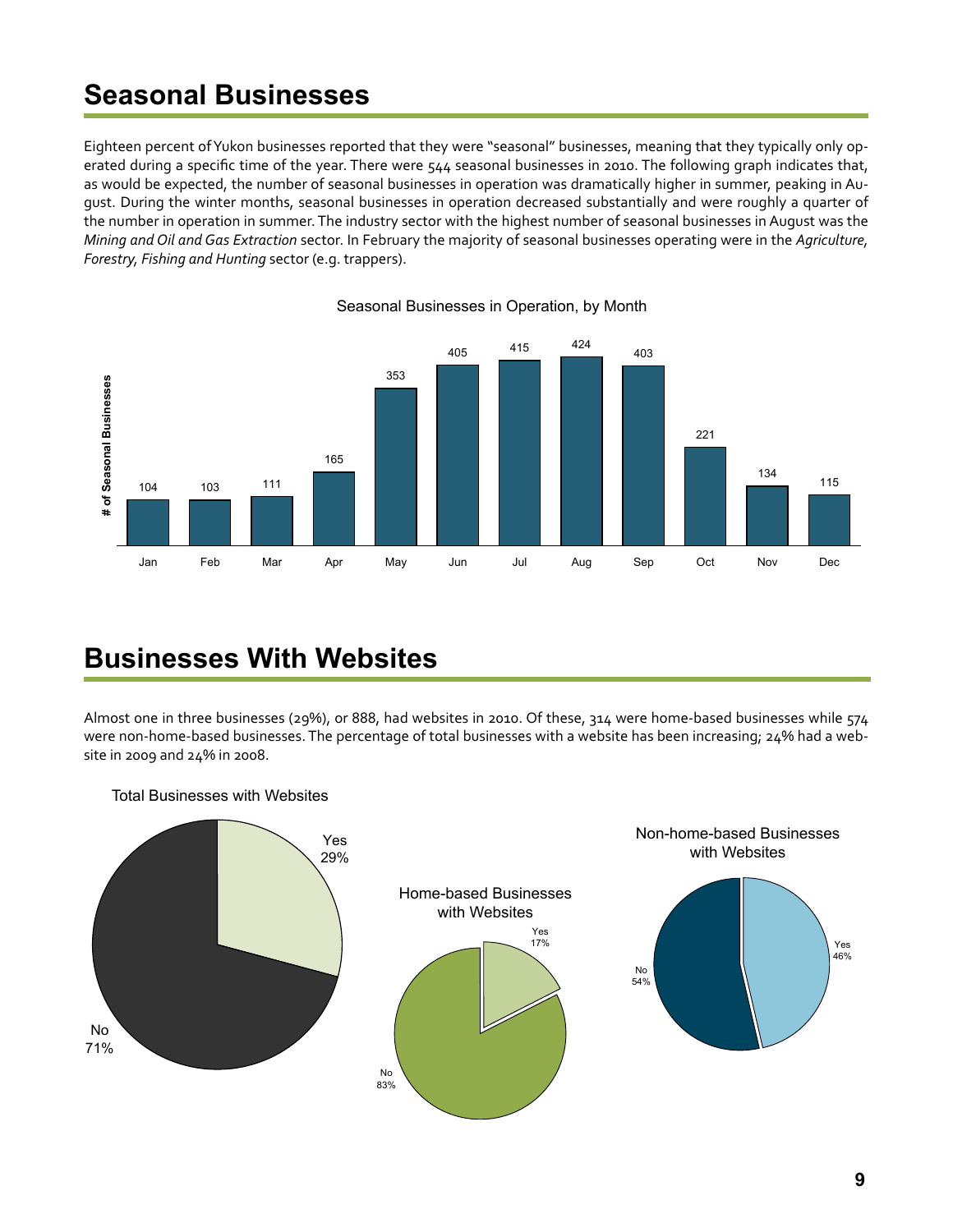## <span id="page-9-0"></span>**Businesses That Exported**

415 businesses reported that they exported goods, products or services from Yukon. This translates to 14% of all Yukon businesses responding to this question. *Professional, Scientific & Technical Services* sector businesses accounted for just over onequarter (26%) of all businesses that export.

|                                                                          | business does export | business does not<br>export | businesses that export |
|--------------------------------------------------------------------------|----------------------|-----------------------------|------------------------|
|                                                                          | # of businesses      |                             | %                      |
| Agriculture, Forestry, Fishing, Hunting                                  | 50                   | 80                          | 38.5%                  |
| Mining & Oil & Gas Extraction                                            | 21                   | 150                         | 12.3%                  |
| Utilities; Manufacturing                                                 | 35                   | 93                          | 27.3%                  |
| Construction                                                             | 24                   | 430                         | 5.3%                   |
| <b>Wholesale Trade</b>                                                   | 17                   | 54                          | 23.9%                  |
| <b>Retail Trade</b>                                                      | 32                   | 241                         | 11.7%                  |
| Transportation & Warehousing                                             | 36                   | 108                         | 25.0%                  |
| Information & Cultural Industries                                        | 24                   | 26                          | 48.0%                  |
| Finance & Insurance                                                      | $\ddot{\phantom{a}}$ | 32                          | $\ldots$               |
| <b>Real Estate</b>                                                       | $\ldots$             | 104                         |                        |
| Rental & Leasing Services                                                | $\ddot{\phantom{a}}$ | 34                          | ٠.                     |
| Professional, Scientific, & Technical Services                           | 107                  | 392                         | 21.4%                  |
| Management of Companies & Enterprises; Administrative & Support Services | 7                    | 206                         | 3.3%                   |
| Waste Management & Environmental Remediation Services                    | $\ldots$             | 19                          |                        |
| <b>Educational Services</b>                                              |                      | 50                          |                        |
| Health Care & Social Assistance                                          | 5                    | 147                         | 3.3%                   |
| Arts, Entertainment, & Recreation                                        | 28                   | 103                         | 21.4%                  |
| <b>Accommodation &amp; Food Services</b>                                 | 5                    | 210                         | 2.3%                   |
| <b>Other Services</b>                                                    | 11                   | 144                         | 7.1%                   |
| <b>Total</b>                                                             | 415                  | 2,623                       | 13.7%                  |

British Columbia was the number one Canadian primary export destination of 163 businesses that exported. There were 31 businesses that exported mainly to international destinations (not including the United States). There were 108 Yukon businesses exporting primarily to the United States. Of these, 68 reported exports to Alaska. A wide range of exported goods was reported: products and services including consulting services, construction services and supplies, handmade items, artwork, music, gold, etc.



*<sup>\*</sup>Some businesses gave multiple primary export destinations*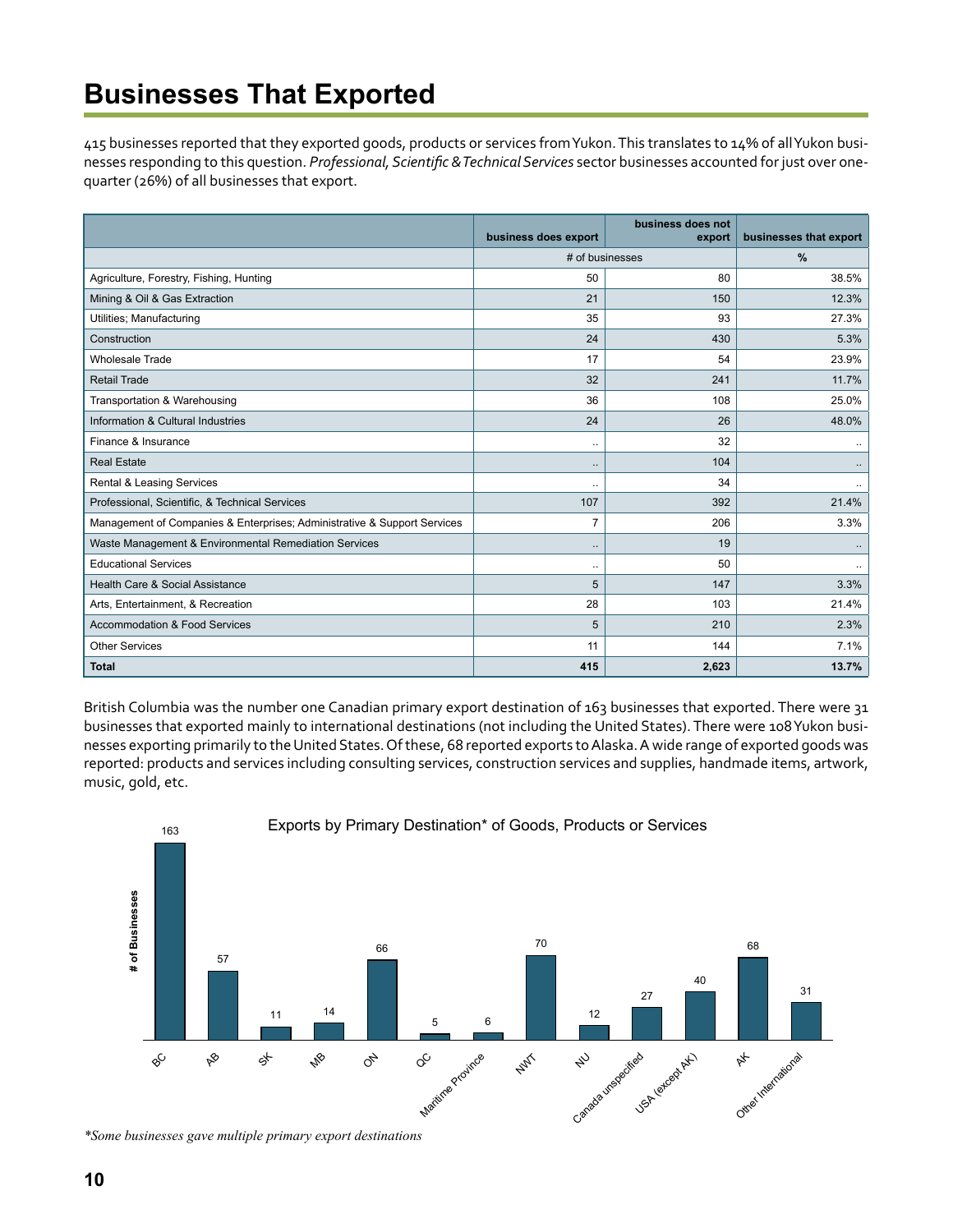# <span id="page-10-0"></span>**Gross Revenues**

| Which of the following broad ranges best describes the<br>year 2009 gross reveneus? | $<$ \$50,000         | $$50.000 -$<br>\$99,999 | $$100.000 -$<br>\$549,999 | $$550.000 -$<br>\$999.999 | $$1M - $5M$          | > \$5M       | Average<br>Revenue*<br>( \$) |
|-------------------------------------------------------------------------------------|----------------------|-------------------------|---------------------------|---------------------------|----------------------|--------------|------------------------------|
| Agriculture, Forestry, Fishing, Hunting                                             | 109                  | 6                       | $6\phantom{1}$            | $\ldots$                  | $\ldots$             | $\mathbf{0}$ | 100,000                      |
| Mining & Oil & Gas Extraction                                                       | 90                   | 11                      | 26                        | 10                        | 8                    | $\ddotsc$    | 630,000                      |
| Utilities; Manufacturing                                                            | 63                   | 19                      | 19                        | 5                         | $\overline{7}$       | $\ldots$     | 1,120,000                    |
| Construction                                                                        | 141                  | 84                      | 120                       | 27                        | 22                   | 6            | 520,000                      |
| <b>Wholesale Trade</b>                                                              | 18                   | $\ddot{\phantom{a}}$    | 11                        | 9                         | 11                   | $\ldots$     | 2,100,000                    |
| <b>Retail Trade</b>                                                                 | 77                   | 14                      | 46                        | 27                        | 55                   | 9            | 1,590,000                    |
| Transportation & Warehousing                                                        | 38                   | 18                      | 32                        | 12                        | 6                    | $\ddotsc$    | 950,000                      |
| Information & Cultural Industries                                                   | 25                   | 6                       | 5                         | 5                         | $\ldots$             | $\ldots$     | 1,650,000                    |
| Finance & Insurance                                                                 | $\ddot{\phantom{a}}$ | $\ddot{\phantom{a}}$    | $\overline{7}$            | Ω.                        | $\mathbf{0}$         | $\ldots$     | 940,000                      |
| <b>Real Estate</b>                                                                  | 17                   | 27                      | 38                        | 10                        | $\ddotsc$            | $\ldots$     | 410,000                      |
| <b>Rental &amp; Leasing Services</b>                                                | 16                   |                         | $\overline{7}$            |                           |                      | $\Omega$     | 410,000                      |
| Professional, Scientific, & Technical Services                                      | 226                  | 88                      | 113                       | 14                        | 10                   | $\ddotsc$    | 240,000                      |
| Management of Companies & Enterprises; Administrative &<br><b>Support Services</b>  | 102                  | 35                      | 37                        | 8                         | $\ddotsc$            | $\mathbf{0}$ | 140,000                      |
| Waste Management & Environmental Remediation Services                               |                      | $\ddotsc$               | $\ldots$                  |                           | 0                    | 0            | 170,000                      |
| <b>Educational Services</b>                                                         | 43                   | 5                       | $\ldots$                  | $\mathbf{0}$              | $\mathbf{0}$         | $\mathbf{0}$ | 20,000                       |
| Health Care & Social Assistance                                                     | 62                   | 31                      | 34                        | $\overline{7}$            | $\ddot{\phantom{a}}$ | $\mathbf 0$  | 230,000                      |
| Arts, Entertainment, & Recreation                                                   | 90                   | 14                      | 14                        | $\ddotsc$                 | $\ddotsc$            | $\Omega$     | 120,000                      |
| <b>Accommodation &amp; Food Services</b>                                            | 63                   | 22                      | 46                        | 22                        | 19                   | $\Omega$     | 510,000                      |
| <b>Other Services</b>                                                               | 76                   | 20                      | 37                        | 9                         | $\ldots$             | $\ldots$     | 260,000                      |
| <b>Total</b>                                                                        | 1,268                | 413                     | 605                       | 177                       | 156                  | 30           | 580,000                      |

*\*Average revenue is calculated with non-response adjustment*

47% of responding businesses in Yukon reported gross revenues below \$50,000 for the previous year (2009). The vast majority, 83%, in this revenue range were home-based businesses. 66% of Yukon non-home-based businesses reported gross revenues in 2009 of more than \$100,000; 21% reporting revenues greater than one million dollars.

Overall, the *Retail Trade* sector had the most businesses (71) reporting revenues greater than \$1,000,000. *Construction* was second, reporting 38 businesses with revenues in excess of \$1,000,000. (Note that many businesses did not provide revenues to the nearest million when asked to specify, accounting for the discrepancy between the table above and the figures noted here.)

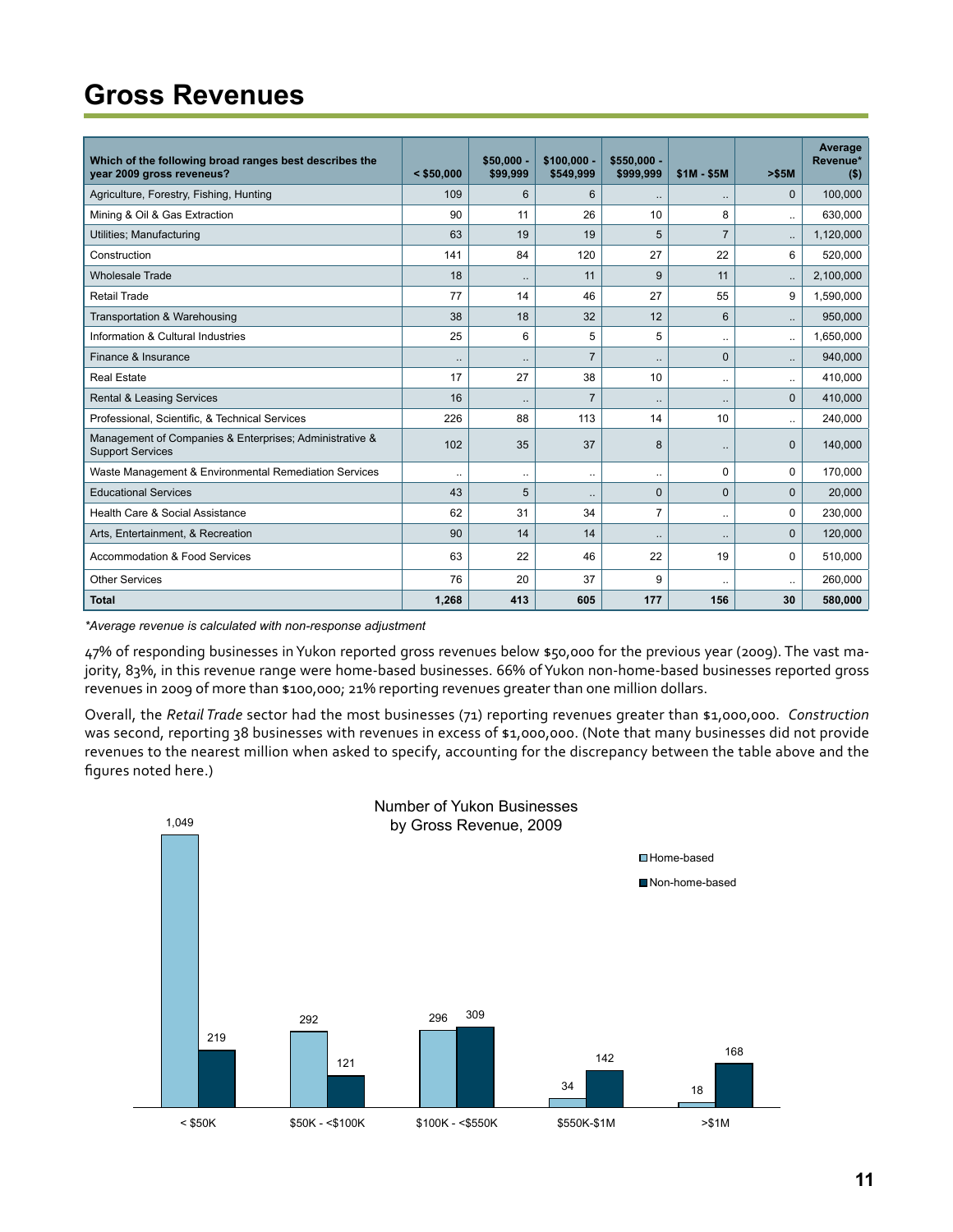# <span id="page-11-0"></span>**Tourism Revenue and GDP**

Tourism accounted for a portion of the 2009 gross revenue for more than one-quarter (26%) of Yukon businesses. The two industry sectors with the highest number of businesses reporting some tourism revenue were *Accommodation and Food Services* and *Retail Trade*. Of the 895 businesses reporting some tourism revenue, 674 were able to respond to the question asking what percentage of their gross revenues for 2009 were derived from tourism. Almost one-third (30%), reported that more than half of their gross revenues were attributable to tourism in 2009.

% of Gross Revenue Derived from Tourism, 2009



Estimated value of private-sector GDP and total revenue attributed by businesses to tourism in 2009, in current dollars



\**Other Industries* includes *Agriculture, Forestry, Fishing and Hunting; Mining and Oil and Gas Extraction; Utilities; Construction; Health Care and Social Assistance; Education Services; Manufacturing; Professional, Scientific and Technical Services; Information & Cultural Industries; Admin and Support, Waste Mgmnt and Remediation Services;* and *Other Services (Except Public Administration).*

Using the methodology detailed below, in 2009 tourism in Yukon contributed \$92.5 million to Yukon's total Gross Domestic Product (GDP) and \$197 million to total private-sector revenue.

Therefore, 4.6% of total Yukon GDP in 2009 (\$2.026 billion) can be attributed to tourism.

## **Calculating Yukon's GDP attributable to tourism**

The formula for calculating Yukon's GDP attributable to tourism in the 2010 Business Survey report has been considerably revised from the previous year. This is because in the 2010 survey businesses were asked to give their 2009 revenues to the nearest million dollars, whereas in the previous year, business revenues over \$1 million dollars remained unknown. The additional level of data allowed us to use a methodology this year that was both simpler and more robust than that used last year.

We produced the total business revenue attributed to tourism by summing the products of each business's declared 2009 revenue and the declared percentage of revenue from tourism. In order to take into account businesses who did not respond fully to the survey, we first multiplied business revenues by a coefficient determined by the number of businesses within the same industry category for which either the gross revenue or the percentage of revenue coming from tourism was unknown.

The contribution of tourism to GDP came from multiplying the estimated tourism revenue in each industry with the ratio of the estimated current dollar gross output in 2007 (most recent year available) to the estimated current dollar GDP for each industry in the same year, 2007.

For wholesale and retail trade GDP attributable to tourism, we used Statistics Canada's estimates of wholesale and retail sales in our calculations instead of gross output. Finance, insurance, and real estate (FIRE) was a major part of the Yukon's GDP, yet our business survey only captured a small part of it. Financial activity in Yukon is generally more difficult to track than in other industries, and much of it occurs in markets outside the territory. We assume the ratio of the output of Yukon businesses in FIRE to the GDP is the same as for the industry as a whole, and that the effects of tourism on this industry are contained within the part of the industry that is captured by our business survey. Other industries in which the sum of the gross revenues of Yukon businesses does not correspond to estimated gross output are *Construction*; *Utilities and Manufacturing*, and *Mining & Oil & Gas Extraction*. Yukon businesses did not declare tourism playing a role in these industries.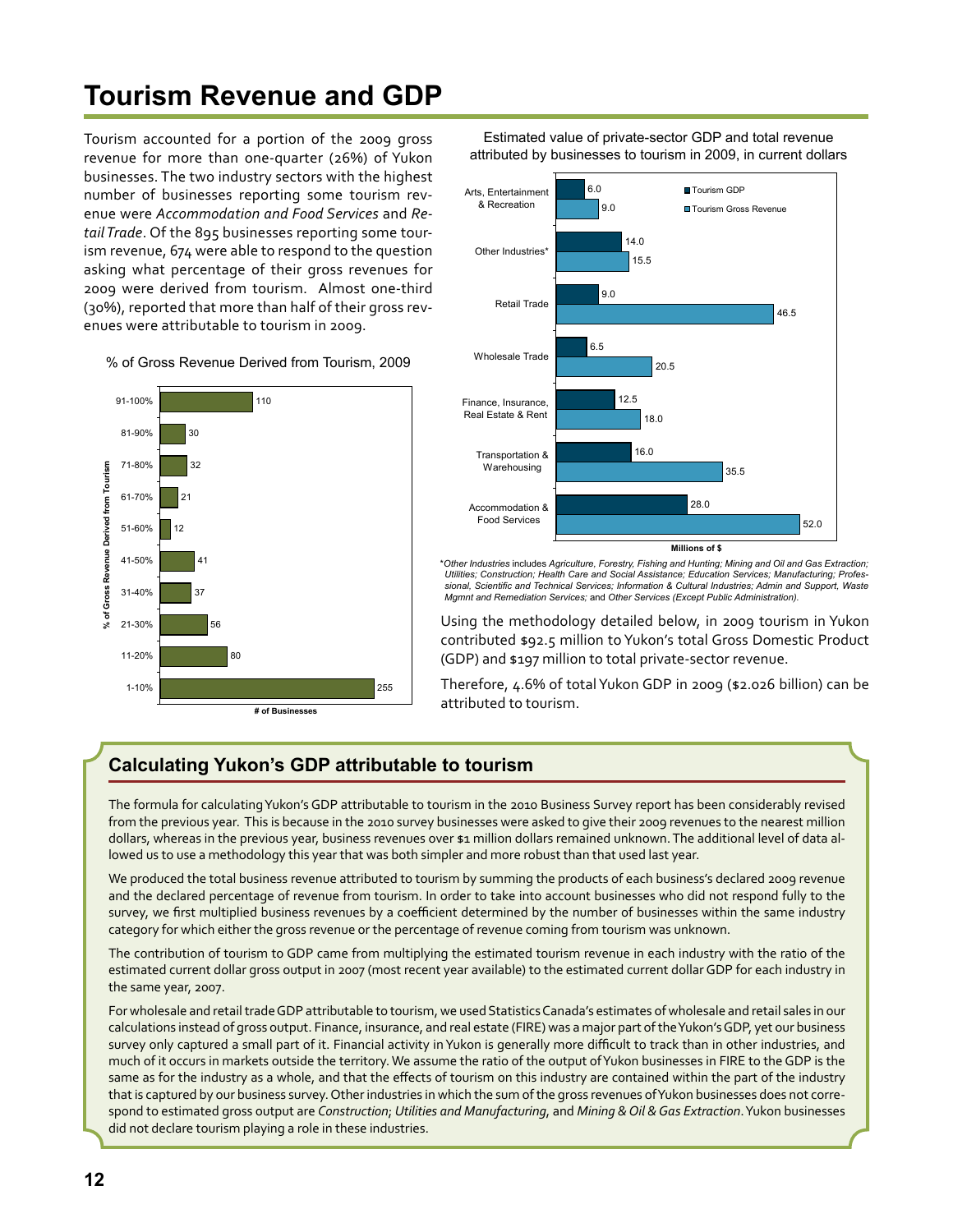## <span id="page-12-0"></span>**Labour Market Demand — New Employees**

With Yukon's low unemployment rate in the second half of 2010, the issue of labour demand once again was prominent. As in 2007, 2008 and 2009, all businesses in the 2010 Business Survey were asked questions on staffing issues. Since the labour demand issues vary widely between home-based and non-home-based businesses, much of the analysis separates the two types of businesses.

### **Vacancies in the Past Six Months**

Of the total businesses responding when asked if they had any job vacancies in the last six months, 22% (653) said that they did have vacancies; however this percentage is unevenly distributed between non-home-based (39%) and home-based businesses (9%).

### **New Employees Hired - Number and Origin**

Responding Yukon businesses hired 3,685 employees in the six-month period prior to the survey.

87% of the home-based businesses with vacancies were able to hire in the previous six months; 152 responding home-based businesses hired a total of 745 employees. Most home-based businesses hired one or two employees.

93% of the non-home-based businesses with a vacancy were able to hire; 426 businesses hired 2,940 employees. Most non-home-based businesses hired three or more new employees.

These new employees mainly came from within Yukon (71%) or were Canadian residents, hired from outside Yukon (23%). Five percent were hired from outside Canada. These percentages were similar between home-based and non-home-based businesses.

### **Reasons for New Employees Hired**

The largest group of these new employees (55%) were hired because the previous employee had left or had reduced their working hours. The next most stated reason, 29%, were hired because the business had grown or expanded. Examples that were included in 'Other reason' at 16%, were seasonal work (73% of 'other'), temporary workload, business startup, etc. (Note that more than one reason could be given.)



#### Reason for hiring new employees





*How many new employees has this (non-home-based) business hired in the last six months?*



Of all businesses, the *Accommodation and Food Services* industry hired the most employees overall (675), followed closely by *Construction* (619), *Retail Trade* (531) and *Mining, Oil and Gas Extraction* (471). *Information and Cultural Industries* hired the most employees per responding business at 22.7 employees per business.

The *Construction* industry drove the hiring in home-based businesses, while *Accommodation and Food Services* hired the most among the non-home-based businesses.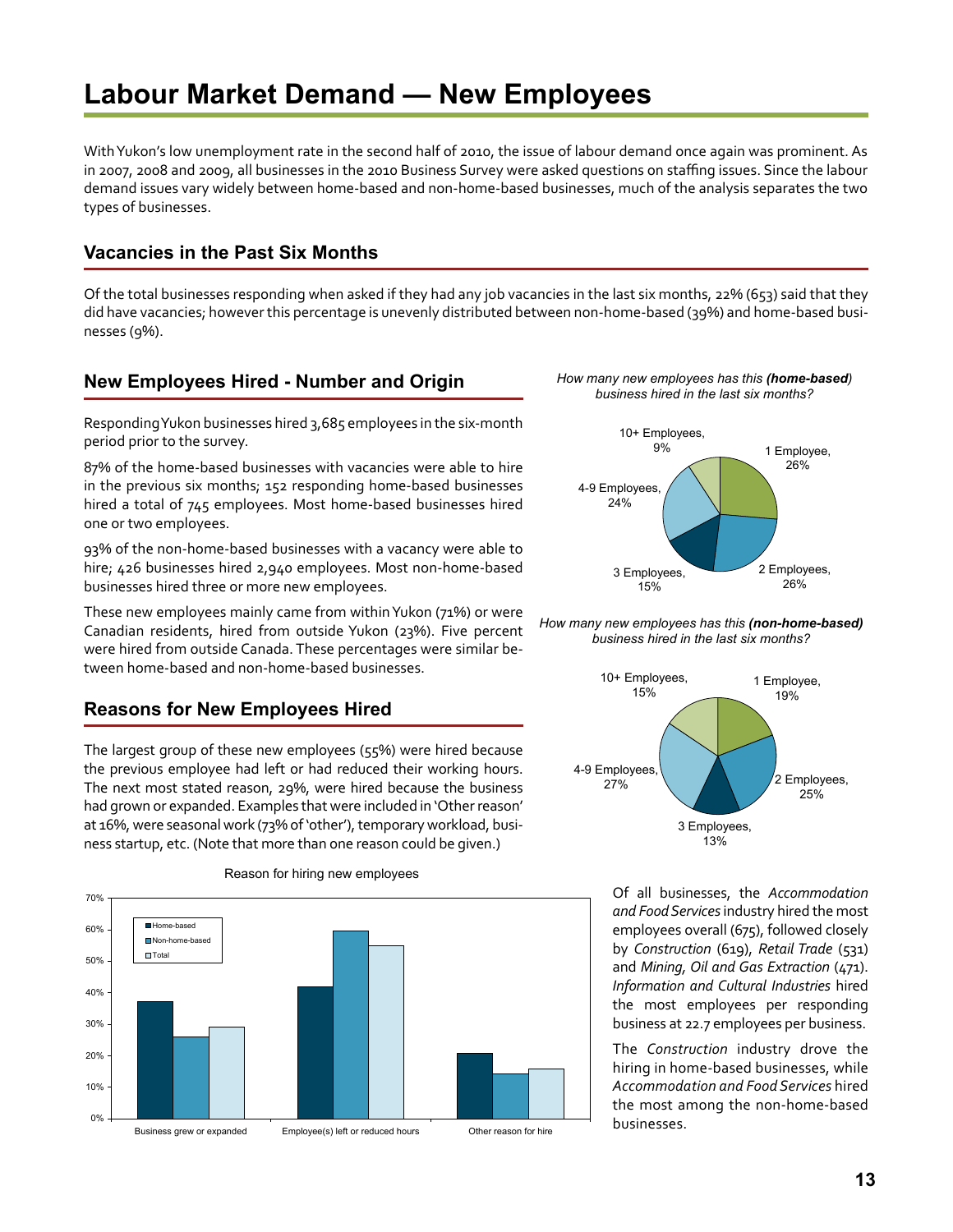## <span id="page-13-0"></span>**Labour Market Demand — Difficulty Finding Staff**

**Fifty-nine percent of all businesses said they had difficulty recruiting staff** in the past six months.

Seventy percent of responses indicated difficulty recruiting from Yukon; 22% indicated difficulty recruiting Canadian residents from outside Yukon, and 7% indicated difficulty recruiting employees from outside of Canada.

Percentages were very close between homebased and non-home-based businesses.



Canadian residents outside the Yukon, 22%

## **Problems Finding Experienced/Skilled Staff**

| Why are experienced/skilled staff hard to find?         | # of<br>responses | % of total<br>responses |
|---------------------------------------------------------|-------------------|-------------------------|
| Lack of educated/trained workers                        | 99                | 22.6%                   |
| Many people are unmotivated to work                     | 66                | 15.1%                   |
| Specialized/unique field of work                        | 45                | 10.3%                   |
| They are working elsewhere                              | 43                | 9.8%                    |
| People would rather work for higher wages/government    | 34                | 7.8%                    |
| "Don't know"; there's been no response to advertisement | 32                | 7.3%                    |
| Not willing to move to Yukon                            | 18                | 4.1%                    |
| Work hours unattractive/Seasonality of employment       | 14                | 3.2%                    |
| Other                                                   | 87                | 19.9%                   |
| <b>Total responses</b>                                  | 438               | 100.0%                  |

**Ninety-two percent of business said it was difficult to find experienced or skilled staff.** A variety of reasons were given; the top two were that there is a lack of educated/trained workers (including tradespeople) and that many people are not motivated to work.

The 'Other' category includes responses including: work is in the service industry, workers are unreliable, work is in an isolated area, and there is a lack of housing/accommodations.

## **Response to Labour Market Shortage**

Recognizing the difficulties in finding and hiring new/qualified staff, businesses often try different tactics to retain their existing staff as well as attracting new staff.

Over 40% of business owners/operators/ managers extended his or her own work hours, 34% have not taken any steps, and 22% of employers raised staff wages.

'Other' steps taken included providing benefits to current staff in the form of training, accommodations and other benefits. Some businesses have changed the way they do business, many turning down work. A number hired staff from outside of Yukon.

*Besides trying to recruit more staff, what steps has this business taken in response to labour shortages in the last six months?*

|                                                                    | $%$ of<br>businesses* | % of total<br>responses |
|--------------------------------------------------------------------|-----------------------|-------------------------|
| Business owner/operator/manager extended his/her own<br>work hours | 40.8%                 | 22.6%                   |
| No steps have been taken                                           | 34.0%                 | 23.0%                   |
| Raised staff wages                                                 | 21.7%                 | 14.6%                   |
| Extended hours of existing employees                               | 20.9%                 | 14.1%                   |
| Reduced operating hours                                            | 6.9%                  | 12.7%                   |
| Computerized or mechanized some operations                         | 5.0%                  | 4.6%                    |
| Other                                                              | 18.8%                 | 3.4%                    |

*\*Due to businesses having multiple responses to this question, percentages in this column do not total 100.*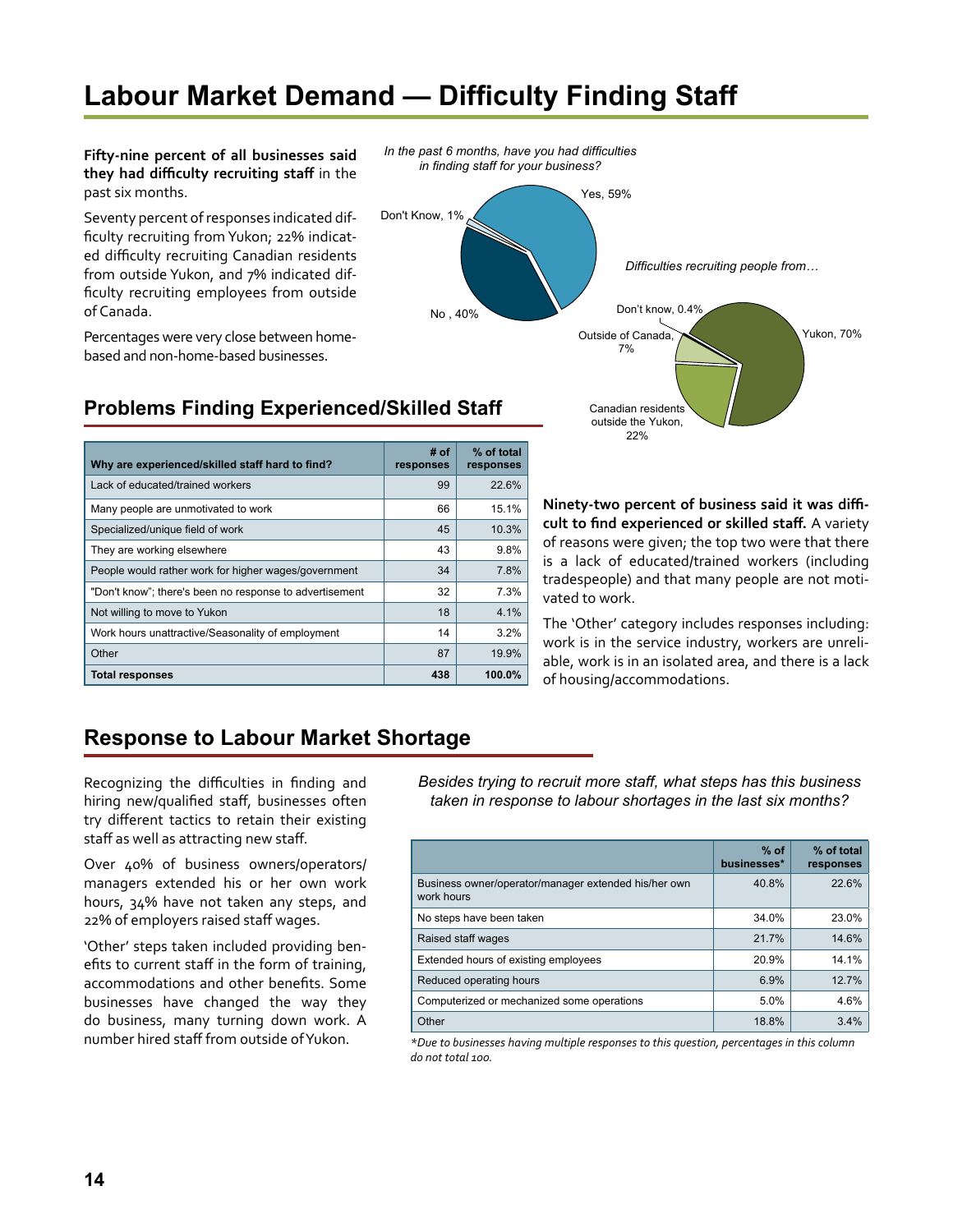## <span id="page-14-0"></span>**Labour Market Demand — Current Vacancies**

Of the 653 businesses indicating they had vacancies in the last 6 months, 181 reported current vacancies (38 home-based and 143 non-home-based). Just over two-thirds of these businesses needed one or two new employees.



*vacancies? vacancies? Of those* 181 businesses reporting current vacancies, 177 vacancies? businesses gave detailed information about the occupation of the vacancy. The actual number of positions that needed to be filled totalled 754. The top occupations needed were occupations in *Intermediate Sales and Service* (ex. sales representatives, flight attendants, tour guides, hostesses, correctional service officers, teachers' assistants, etc.). There were 255 vacancies for this occupation category. The occupation category for the second highest number of vacancies (113) was *Trades and Skilled Transport and Equipment Operators* (ex. supervisors in trades, carpenters, plumbers, electricians, machinists, sheet metal workers, etc*.).* 

| <b>Occupation of Current Vacancy</b>                                       | 2010 businesses<br>responding | 2010<br>vacancies |
|----------------------------------------------------------------------------|-------------------------------|-------------------|
| Senior Management                                                          | ٠.                            |                   |
| Middle & Other Management                                                  | 13                            | 68                |
| Professionals in Business & Finance                                        |                               |                   |
| <b>Skilled Admin &amp; Business</b>                                        | ٠.                            |                   |
| Clerical                                                                   | 13                            | 40                |
| Professionals in Natural & Applied Sciences                                | 12                            | 36                |
| Technical Related to Natural & Applied Science                             | 3                             | 9                 |
| Professionals in Health                                                    | ä.                            |                   |
| <b>Technical &amp; Skilled in Health</b>                                   | $\ddot{\phantom{a}}$          |                   |
| Assisting Occupations in Support of Health Services                        |                               |                   |
| Paraprofessionals in Law, Social Services, Education & Religion            | $\overline{7}$                | 11                |
| Technical & Skilled in Art, Culture, Recreation & Sport                    | $\ddotsc$                     |                   |
| <b>Skilled Sales &amp; Service</b>                                         | 15                            | 47                |
| Intermediate Sales & Service                                               | 21                            | 255               |
| Elemental Sales & Service                                                  | 28                            | 67                |
| Trades & Skilled Transport & Equipment Operators                           | 32                            | 113               |
| Intermediate in Transport, Equipment Operation, Installation & Maintenance | 10                            | 27                |
| Trades Helpers, Construction Labourers & Related                           | 10                            | 33                |
| Skilled in Primary Industry                                                |                               |                   |
| Processing & Mfg Machine Operators & Assemblers                            | μ.                            |                   |
| <b>Total</b>                                                               | 177                           | 754               |